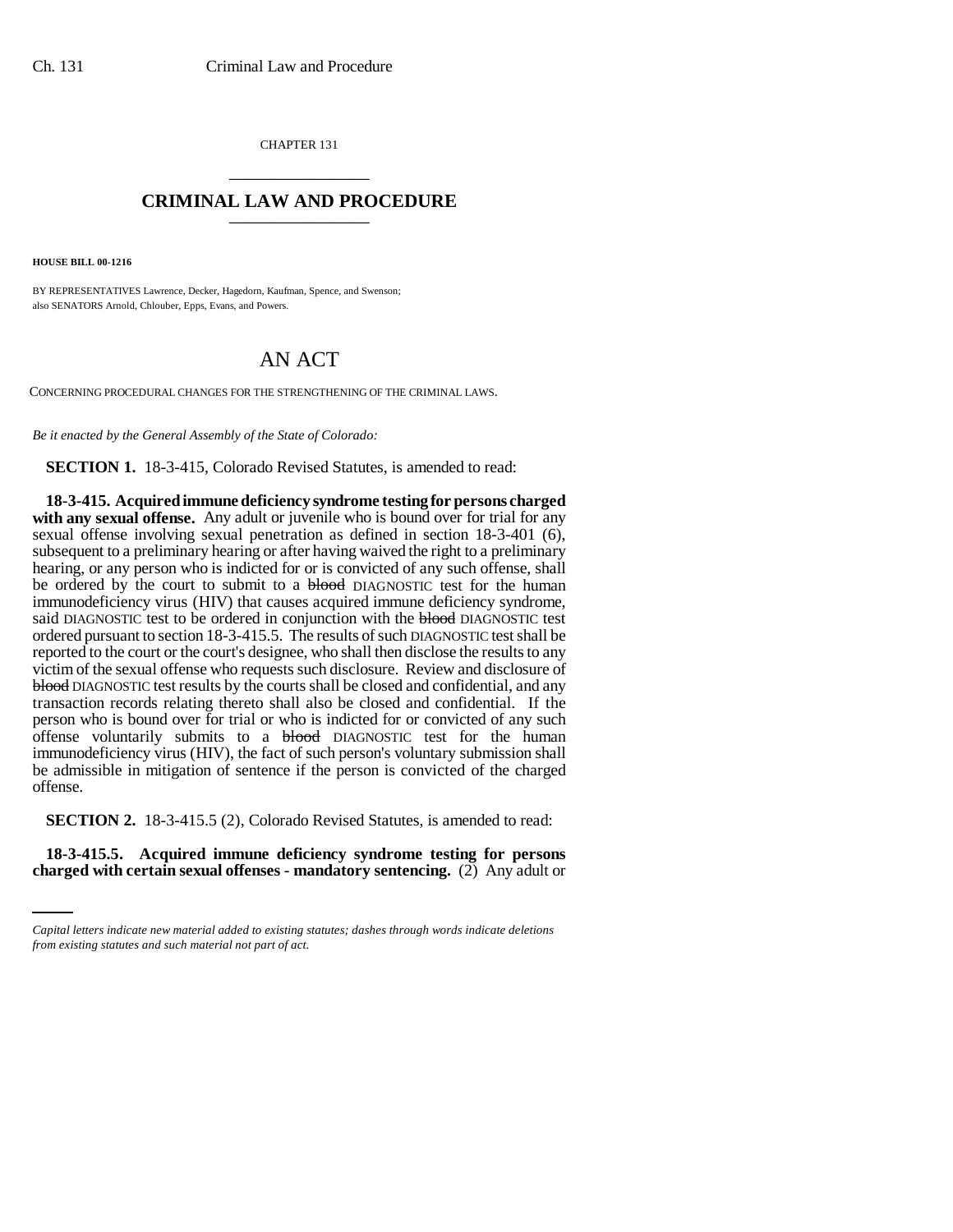Criminal Law and Procedure Ch. 131

juvenile who is bound over for trial subsequent to a preliminary hearing or after having waived the right to a preliminary hearing on a charge of committing a sexual offense shall be ordered by the court to submit to a blood DIAGNOSTIC test for the human immunodeficiency virus (HIV) that causes acquired immune deficiency syndrome, said DIAGNOSTIC test to be ordered in conjunction with the blood DIAGNOSTIC test ordered pursuant to section 18-3-415. The results of said DIAGNOSTIC test shall be reported to the district attorney. The district attorney shall keep the results of such DIAGNOSTIC test strictly confidential, except for purposes of pleading and proving the mandatory sentencing provisions specified in subsection (5) of this section.

**SECTION 3.** 18-7-201.5 (1), Colorado Revised Statutes, is amended to read:

**18-7-201.5. Acquired immune deficiency syndrome testing for persons convicted of prostitution.** (1) (a) Any person who is convicted of prostitution pursuant to section 18-7-201 or a comparable municipal ordinance shall be ordered by the court to submit to a **blood** DIAGNOSTIC test for the human immunodeficiency virus (HIV) that causes acquired immune deficiency syndrome. The court shall order that such person shall pay the cost of such DIAGNOSTIC test as a part of the costs of the action.

(b) AS USED IN THIS SUBSECTION (1), "DIAGNOSTIC TEST" MEANS A HUMAN IMMUNODEFICIENCY VIRUS (HIV) SCREENING TEST FOLLOWED BY A SUPPLEMENTAL HIV TEST FOR CONFIRMATION IN THOSE INSTANCES WHEN THE HIV SCREENING TEST IS REPEATEDLY REACTIVE.

**SECTION 4.** 18-7-205.5 (1), Colorado Revised Statutes, is amended to read:

**18-7-205.5. Acquired immune deficiency syndrome testing for persons convicted of patronizing a prostitute.** (1) (a) Any person who is convicted of patronizing a prostitute pursuant to section 18-7-205 or a comparable municipal ordinance shall be ordered by the court to submit to a **blood** DIAGNOSTIC test for the human immunodeficiency virus (HIV) that causes acquired immune deficiency syndrome. The court shall order that such person shall pay the cost of such DIAGNOSTIC test as a part of the costs of the action.

(b) AS USED IN THIS SUBSECTION (1), "DIAGNOSTIC TEST" MEANS A HUMAN IMMUNODEFICIENCY VIRUS (HIV) SCREENING TEST FOLLOWED BY A SUPPLEMENTAL HIV TEST FOR CONFIRMATION IN THOSE INSTANCES WHEN THE HIV SCREENING TEST IS REPEATEDLY REACTIVE.

**SECTION 5.** 18-3-401, Colorado Revised Statutes, is amended BY THE ADDITION OF A NEW SUBSECTION to read:

**18-3-401. Definitions.** As used in this part 4, unless the context otherwise requires:

(1.7) "DIAGNOSTIC TEST" MEANS A HUMAN IMMUNODEFICIENCY VIRUS (HIV) SCREENING TEST FOLLOWED BY A SUPPLEMENTAL HIV TEST FOR CONFIRMATION IN THOSE INSTANCES WHEN THE HIV SCREENING TEST IS REPEATEDLY REACTIVE.

**SECTION 6.** Part 4 of article 1 of title 18, Colorado Revised Statutes, is amended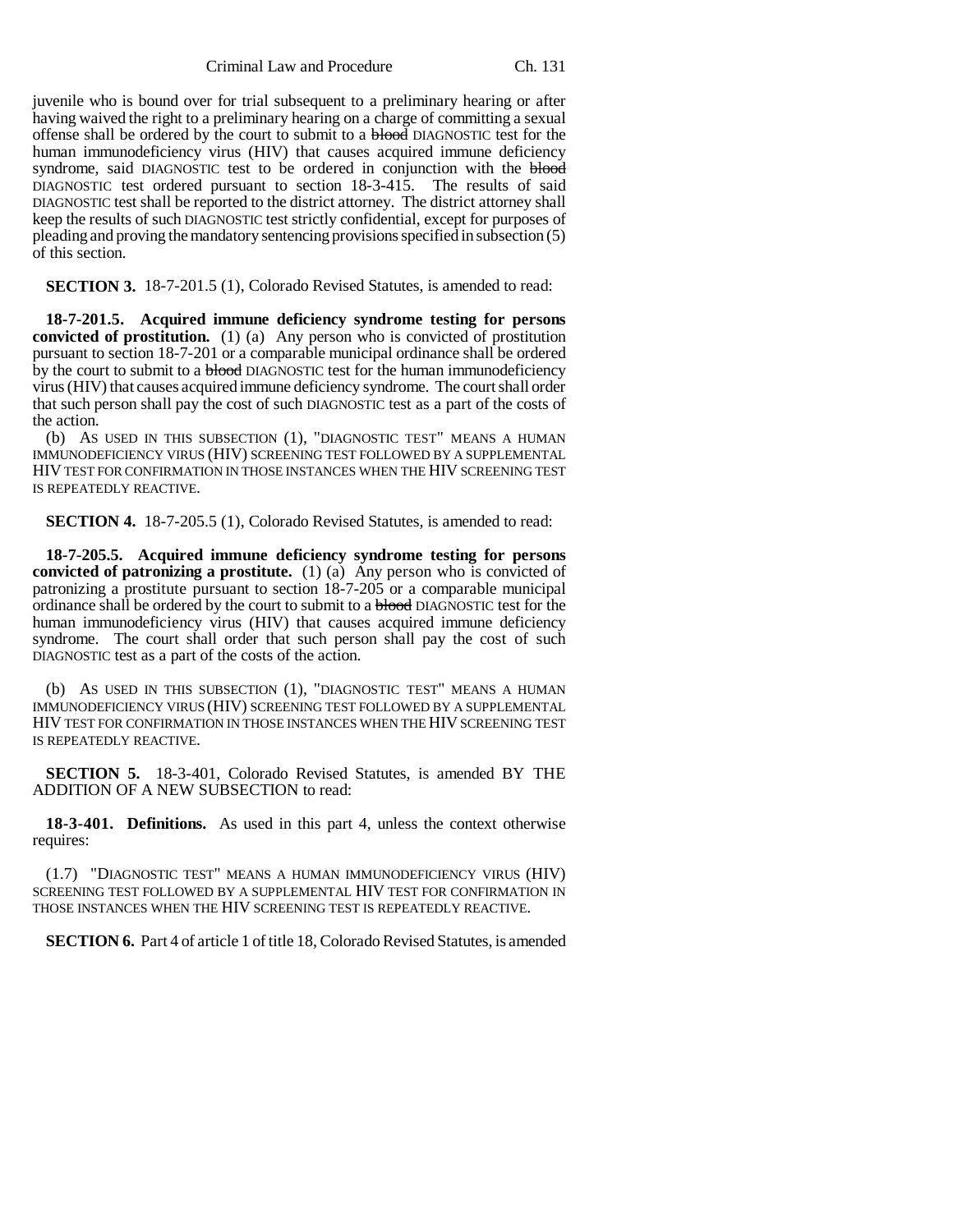## BY THE ADDITION OF A NEW SUBSECTION to read:

**18-1-408. Prosecution of multiple counts for same act.** (8) WITHOUT THE CONSENT OF THE PROSECUTION, NO JURY SHALL BE INSTRUCTED TO RETURN A GUILTY VERDICT ON A LESSER OFFENSE IF ANY JUROR REMAINS CONVINCED BY THE FACTS AND LAW THAT THE DEFENDANT IS GUILTY OF A GREATER OFFENSE SUBMITTED FOR THE JURY'S CONSIDERATION, THE RETRIAL OF WHICH WOULD BE BARRED BY CONVICTION OF THE LESSER OFFENSE.

**SECTION 7.** The introductory portion to 12-60-507 (1), Colorado Revised Statutes, is amended to read:

**12-60-507. Investigation - denial, suspension, and revocation actions against licensees - unlawful acts.** (1) The commission upon its own motion may, and upon complaint in writing of any person shall, investigate the activities of any licensee or applicant within the state or any person upon the premises of  $a$  track ANY FACILITY LICENSED PURSUANT TO THIS ARTICLE. In addition to its authority under any other provision of this article, the commission may issue a letter of admonition to a licensee, fine a licensee, suspend a license, deny an application for a license, or revoke a license, if such person has committed any of the following violations:

**SECTION 8.** 18-6-401.3, Colorado Revised Statutes, is amended BY THE ADDITION OF A NEW SUBSECTION to read:

**18-6-401.3. Video tape depositions - children - victims of child abuse.** (5) NOTHING IN THIS SECTION SHALL PREVENT THE ADMISSION INTO EVIDENCE OF ANY VIDEOTAPED STATEMENTS OF CHILDREN THAT WOULD QUALIFY FOR ADMISSION PURSUANT TO SECTION 13-25-129, C.R.S., OR ANY OTHER STATUTE OR RULE OF EVIDENCE.

**SECTION 9.** 16-12-102 (1), Colorado Revised Statutes, is amended to read:

**16-12-102. Appeals by the prosecution.** (1) The prosecution may appeal any decision of the trial A court in a criminal case upon any question of law. Any order of the trial A court that either dismisses one or more counts of a charging document prior to trial or grants a new trial after the entry of a verdict or judgment shall constitute a final order that shall be immediately appealable pursuant to this subsection (1). If any act of the general assembly is adjudged inoperative or unconstitutional in any criminal case, it is the duty of the district attorney of the judicial district in which the court making such decision is situated to appeal on behalf of the people of the state of Colorado, unless the same issue of constitutionality is already pending before a reviewing court in another case. Nothing in this section shall authorize placing the defendant in jeopardy a second time for the same offense. No docket fee shall be required of the people upon an appeal under this section. The procedure to be followed in filing and prosecuting appeals under this section shall be as provided by applicable rule of the supreme court of Colorado. However, if a statute providing for the imposition of the death penalty is adjudged inoperative or inapplicable for any reason, such adjudication shall constitute a final order that shall be immediately appealable to the supreme court of Colorado, notwithstanding any statute or court rule to the contrary.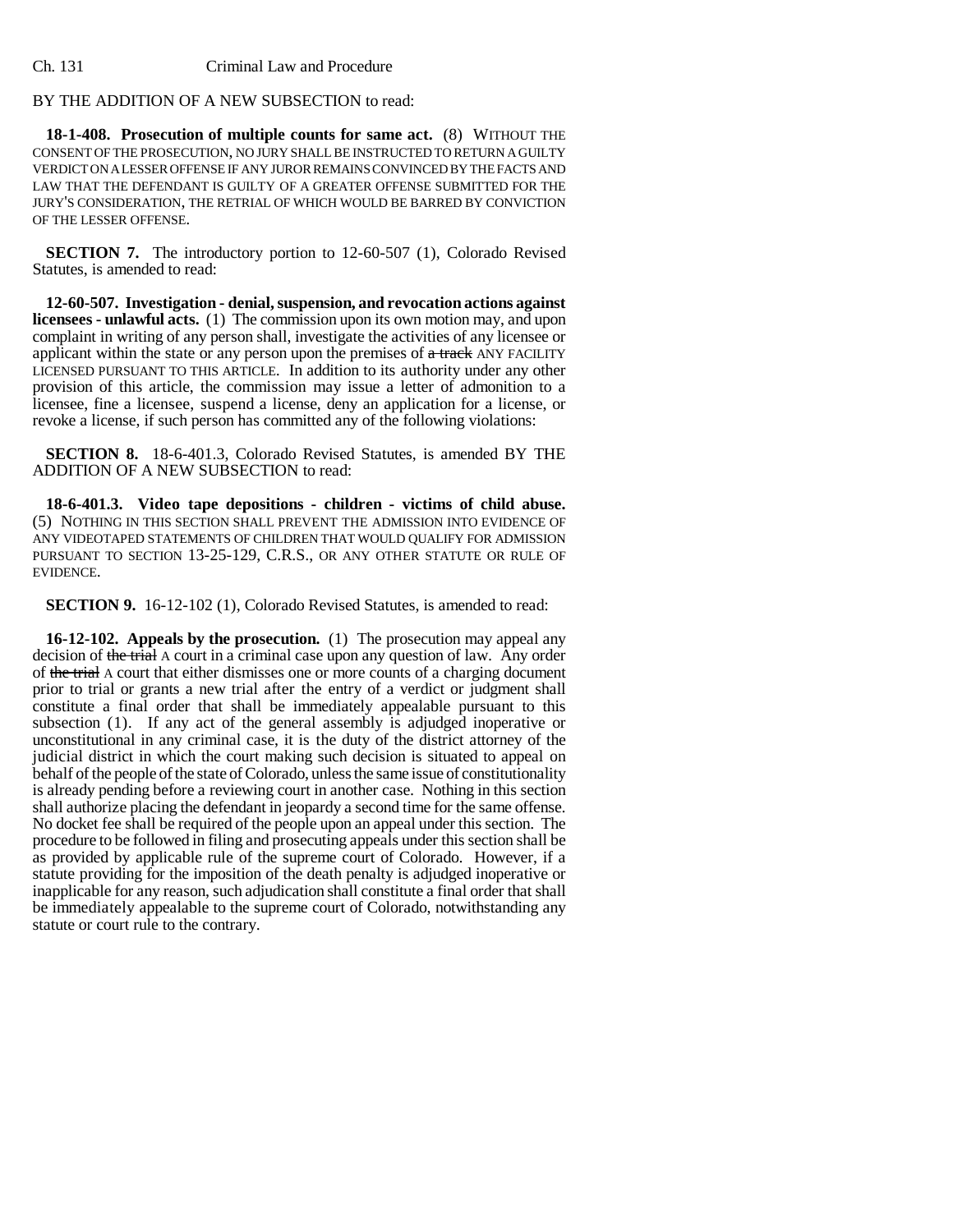**SECTION 10.** 16-5-401, Colorado Revised Statutes, is amended BY THE ADDITION OF A NEW SUBSECTION to read:

**16-5-401. Limitation for commencing criminal proceedings.** (12) THE APPLICABLE PERIOD OF LIMITATIONS SPECIFIED IN SUBSECTION (1) OF THIS SECTION SHALL NOT APPLY TO CHARGES BROUGHT TO FACILITATE THE DISPOSITION OF A CASE, OR TO LESSER INCLUDED OR NON-INCLUDED CHARGES GIVEN TO THE COURT OR A JURY AT A TRIAL ON THE MERITS, BY THE ACCUSED.

**SECTION 11.** 16-5-301 (1) (b) (II), Colorado Revised Statutes, is amended to read:

**16-5-301. Preliminary hearing or waiver - dispositional hearing.** (1) (b) (II) Any defendant accused of a class 4, 5, or 6 felony who is not otherwise entitled to a preliminary hearing pursuant to subparagraph (I) of this paragraph (b), may demand and shall receive a preliminary hearing within a reasonable time pursuant to paragraph (a) of this subsection (1), if the defendant is in custody FOR THE OFFENSE FOR WHICH THE PRELIMINARY HEARING IS REQUESTED; except that, upon motion of either party, the court shall vacate the preliminary hearing if there is a reasonable showing that the defendant has been released from custody prior to the preliminary hearing.

**SECTION 12.** 16-5-209, Colorado Revised Statutes, is amended to read:

**16-5-209. Judge may require prosecution.** The judge of a court having jurisdiction of the alleged offense, upon affidavit filed with him THE JUDGE alleging the commission of a crime and the unjustified refusal of the prosecuting attorney to prosecute any person for the crime, may require the prosecuting attorney to appear before him THE JUDGE and explain his THE refusal. If after a hearing THAT PROCEEDING, BASED ON THE COMPETENT EVIDENCE IN THE AFFIDAVIT, THE EXPLANATION OF THE PROSECUTING ATTORNEY, AND ANY ARGUMENT OF THE PARTIES, the judge finds that the refusal of the prosecuting attorney to prosecute was arbitrary or capricious and without reasonable excuse, he THE JUDGE may order the prosecuting attorney to file an information and prosecute the case or may appoint a special prosecutor to do so. The judge shall appoint the special prosecutor from among the full-time district attorneys, assistant district attorneys, or deputy district attorneys who serve in judicial districts other than where the appointment is made; except that, upon the written approval of the chief justice of the supreme court, the judge may appoint any disinterested private attorney who is licensed to practice law in the state of Colorado to serve as the special prosecutor. Any special prosecutor appointed pursuant to this section shall be compensated as provided in section 20-1-308, C.R.S.

**SECTION 13.** 16-5-202 (1), Colorado Revised Statutes, is amended to read:

**16-5-202. Requisites of information - form.** (1) The information is sufficient if it can be understood therefrom:

(a) That it is presented by the person authorized by law to prosecute the offense;

(b) That the defendant is named IDENTIFIED therein, EITHER BY NAME OR BY THE DEFENDANT'S PATTERNED CHEMICAL STRUCTURE OF GENETIC INFORMATION, or